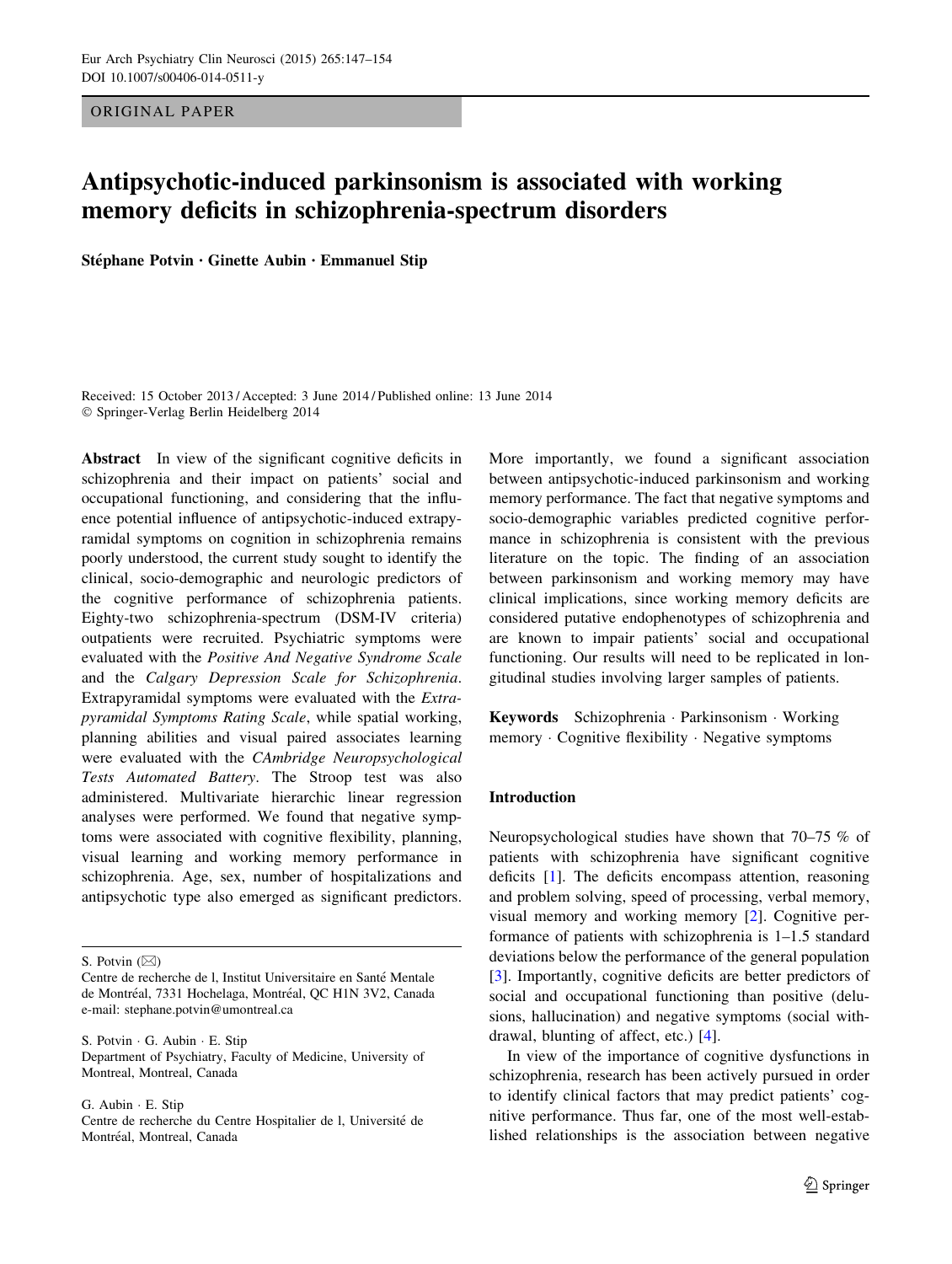symptoms and cognition. Negative symptoms are more strongly associated with cognition in schizophrenia than positive or depressive symptoms, and it has been estimated by meta-analysis that a small-to-moderate portion of the variance in cognitive performance can be attributed to negative symptoms [[5\]](#page-6-0). Apart from psychiatric symptoms, various socio-demographic variables (such as age, sex and number of hospitalizations) have also been shown to be correlated with the cognitive deficits of schizophrenia, although these factors seem to explain a smaller portion of variance [[6,](#page-6-0) [7](#page-6-0)].

Antipsychotics are the mainstay of schizophrenia treatment, but they can unfortunately cause a broad range of side effects, including sedation, hypotension, weight gain, sexual dysfunctions and neurologic symptoms [\[8](#page-6-0)]. Firstgeneration antipsychotics (FGAs) are more likely than second-generation ones (SGAs) to produce extrapyramidal symptoms (EPS) [\[8](#page-6-0)], such as akathisia (subjective and observed restlessness), dystonia (muscular cramps), parkinsonism (resting tremor, bradykinesia and rigidity), and tardive dyskinesia (repetitive and involuntary movements) [\[9](#page-6-0)]. The emergence of EPS may lead, in return, to poortreatment compliance [\[10](#page-6-0)]. Importantly, these neurologic side effects are overlooked factors that may contribute to cognitive deficits in schizophrenia. In Parkinson's disease patients without any psychotic disorder, significant cognitive deficits have been described. Parkinson's disease patients are at increased risk of developing dementia [[11,](#page-6-0) [12](#page-6-0)], and in those who did not develop dementia yet, it has been shown that their performance is impaired on various frontal lobe functions, such as working memory, attention, verbal fluency, cognitive flexibility and concept formation [\[13](#page-6-0)]. Milder deficits in episodic memory have also been described, albeit less consistently [[13\]](#page-6-0). A recent met-analysis of 18 neuropsychological studies performed in Parkinson's disease patients (without dementia) produced moderate-to-large effect size estimates for frontal lobe deficits [[14\]](#page-6-0).

In schizophrenia, the potential associations between drug-induced EPS and cognition have not been extensively studied. Moreover, most studies on the topic have examined the link between EPS and subjective cognitive complaints. For instance, Kim and Byun [[15\]](#page-6-0) showed, in a group of 91 outpatients with schizophrenia, a significant and positive correlation between drug-induced parkinsonism and subjective complaints, as measured with the Frankfurt Complaint Questionnaire (FCQ) [[16](#page-6-0)]. Similarly, Krausz et al. [\[17](#page-6-0)] showed, in 86 schizophrenia inpatients, that high levels of EPS were associated increased subjective complaints on 6 of the 10 FCQ subscales. Other groups have examined the relationships between objective cognition and EPS. While Tanaka et al. [[18\]](#page-6-0) found that higher EPS were associated with poorer attention and poorer global cognitive performance, Palmer et al. [[19\]](#page-6-0) found that higher EPS were associated with deficits in verbal learning and motor skills. While looking more specifically at tardive dyskinesia (TD), Pantelis et al. [[20\]](#page-6-0) found that schizophrenia patients have increased deficits in spatial working memory, whereas Wu et al. [\[21](#page-6-0)] found that TD is associated with more prominent deficits in visuospatial abilities and attention in schizophrenia. Importantly, however, the seminal CATIE examined the relationship between TD and cognition in 1,310 schizophrenia patients, and after controlling for various socio-demographic confounding variables (age, antipsychotic type, etc.), the study found no association between TD and worsening of cognition [\[22](#page-6-0)]. In the end, the current state of knowledge provides preliminary though non-conclusive evidence of the influence of EPS on cognition in schizophrenia, without specifying which EPS is the most likely to exacerbate cognitive impairment. It is also uncertain whether the influence of EPS on cognition remains significant after controlling for the presence of other factors known to influence cognition in schizophrenia.

The objective of the current study was to identify the psychiatric, socio-demographic and neurologic predictors of cognitive impairments in schizophrenia, using a multivariate statistical approach. Our a priori hypothesis was that antipsychotic-induced EPS would be associated with cognitive deficits and that the influence of EPS on cognition would be small, once other clinical factors would be included in the statistical modeling.

## Methods

## Participants

Patients aged 18–60 years and having a DSM-IV diagnosis of schizophrenia-spectrum disorder were included. Patients presenting with a major physical disability, comorbid substance use disorder, mental retardation and/or cognitive deficits of organic origin (such as dementia) were excluded. Participants were all outpatients in a stable state without any major change in medication for at least 2 months prior to the study. All participants signed a detailed consent form. The study was approved by the local ethics committee from the Centre Hospitalier de l'Université de Montréal and Louis-H Lafontaine Hospital and was therefore performed in accordance with the ethical standards laid down in the 1964 Declaration of Helsinki and its later amendments.

### Clinical evaluation

The psychiatric and depressive symptoms of schizophrenia were evaluated, with the Positive And Negative Syndrome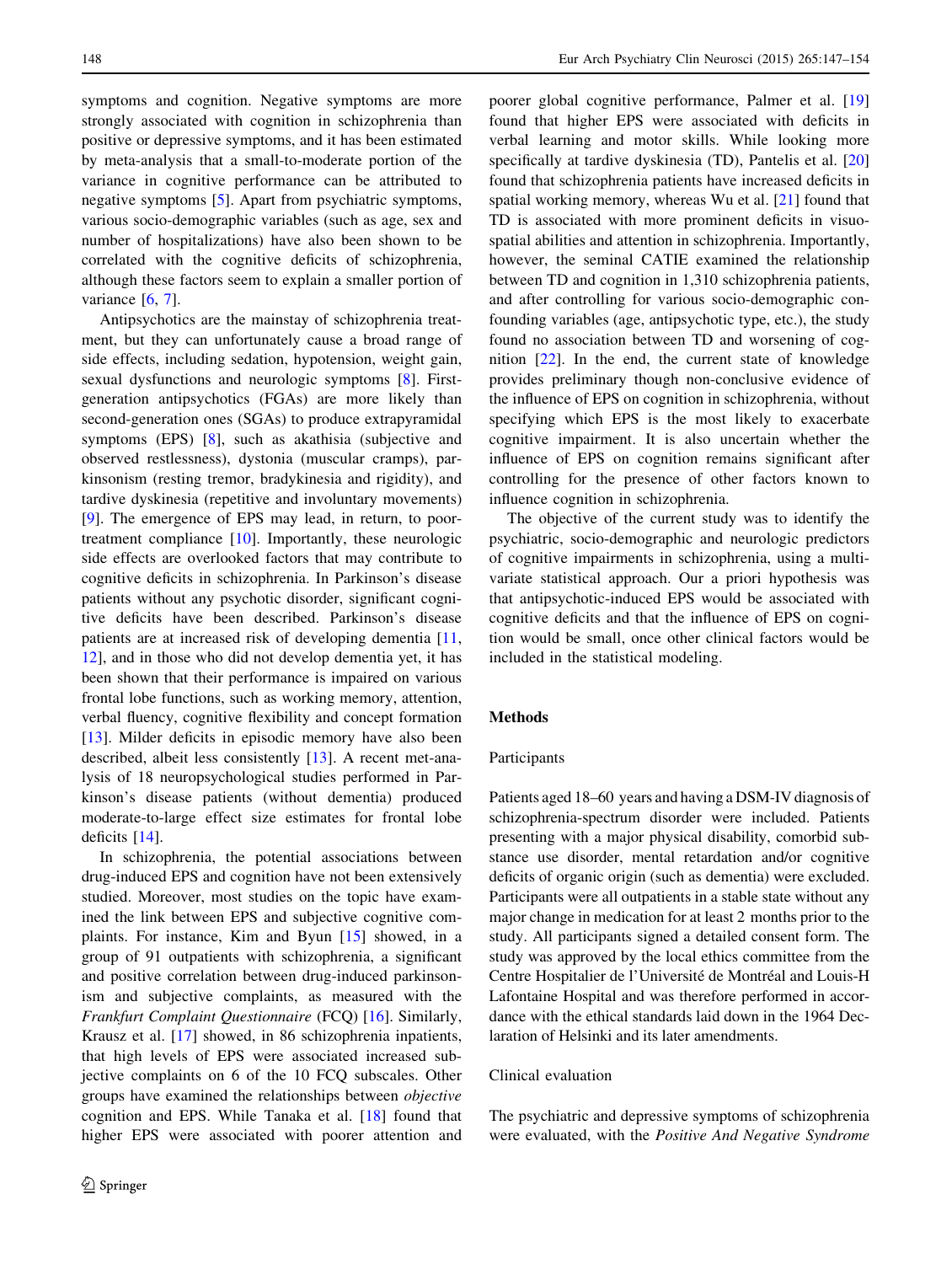Scale (PANSS) [[23\]](#page-6-0) and the Calgary Depression Scale for Schizophrenia (CDSS), respectively [\[24](#page-6-0)]. EPS were evaluated with the Extrapyramidal Symptoms Rating Scale (ESRS), which has high inter-rater reliability [[25\]](#page-6-0). The ESRS is one of the most utilized scales to measure antipsychotic-induced EPS [\[26](#page-6-0)], and it provides a score for the patients' subjective appraisal of his symptoms, objective scores for parkinsonism, dystonia and dyskinesia and a global evaluation of EPS. For the purpose of the current study, we used the objective scores for parkinsonism, dystonia and dyskinesia. Psychiatric symptoms and EPS were assessed by a well-trained physician with a unique expertise in psychiatry and neurology who was blind to the study objective.

Neuro-cognition was assessed using the Cambridge Neuropsychological Test Automated Battery (CANTAB, Eclipse version 2.0) [[27,](#page-6-0) [28](#page-6-0)], a series of computerized tasks. The tests were run on computers with touch-sensitive color monitors. Four CANTAB subtests were administered, and specific indexes were used: the Motor Screening task (MOT), which measures visuo-motor coordination by mean latency time; the Paired Associates Learning task (PAL), where recall is measured with the first-trial memory score and learning is measured by the total errors adjusted score; the Stockings of Cambridge task (SOC), which measures planning with the number of problems solved in minimum moves; the Spatial Working Memory task (SWM), which measures visuo-SWM with the number of errors made between searches as well as with a strategy score that indicates the use of a more systematic strategy. The Color-Word and the interference scores of the Stroop Color-Word Test (Golden version) were used to assess selective attention [\[29](#page-6-0)].

#### Statistical analysis

Statistical analyses were performed using the Predictive Analytics SoftWare (PASW; version 18). For all continuous variables, the Kolmogorov–Smirnov one-sample test for normality was applied. Root transformations were used in order to remove skews when appropriate. Multiple hierarchical linear regression analyses were used to explore associations between cognition and EPS, while considering the influence of psychopathology and socio-demographic variables. Multiple hierarchical linear regression analyses provide finer information than correlation analyses by generating models in which one or several significant predictors are hierarchically sorted according to the amount of variance they account for a given dependent variable. Analyses of variance and Pearson's correlations were used to screen potential confounders, including socio-demographic (age, sex, education level, hospitalizations, psychiatric diagnosis, antipsychotic type, duration of illness,

antidepressants and anticholinergics) and psychiatric (positive, negative and depressive symptoms) variables. Confounders that were significantly related with our variables of interest (cut-off:  $p < 0.1$ ) were subsequently entered into the multi-variate regression models. In the multivariate analyses, cognitive variables were the dependent variables, the predictors (regressors) were EPS, and the confounders identified in the correlation analyses. For the multivariate analyses, the level of significance for the regression models was set at  $p < 0.05$ , and we applied Bonferroni correction (thus, 0.05/8 cognitive scores  $\rightarrow$  $p<0.00625$ ).

A post hoc power analysis showed that the recruitment of 82 patients (see below) would allow to detect a moderate association  $(r = 0.3)$  between cognitive functioning and EPS in schizophrenia with a statistical power higher than 80 %.

#### Results

#### Description of population

Our sample of participants included 82 outpatients with schizophrenia-spectrum disorders living independently in the community. As illustrated in Table [1](#page-3-0), our sample was composed of so-called ''chronic'' patients who had mild-tomoderate levels of psychiatric symptoms. Most patients were male, single, unemployed Caucasians, who were treated with second-generation antipsychotics (SGAs). Noteworthy, 29.3 % of patients were treated with clozapine. Based on CANTAB's normative data (age- and sexadjusted), the patients' cognitive performance was 0.6–1.5 standard deviations below the performance of the general population. Finally, the most prevalent EPS diagnosis was parkinsonism, followed by dyskinesia and dystonia.

Relationships between clinical variables and cognition

As shown in Table [2](#page-3-0), MOT meant latency was predicted by antipsychotic type, which explained 12.5 % of the variance. The PAL first-trial memory score was predicted by education level, which explained 13.0 % of the variance. For PAL total errors, the multiple regression analyses produced a model including three significant predictors (age, education level and negative symptoms), which accounted for 29.0 % of the variance. For SWM between errors, the multiple regression analysis produced a model including two significant predictors (age and parkinsonism), which accounted for 22.7 % of the variance. For SWM strategy, it was predicted by a model including three regressors (age, sex and negative symptoms), which accounted for 26.1 % of the variance. SOC performance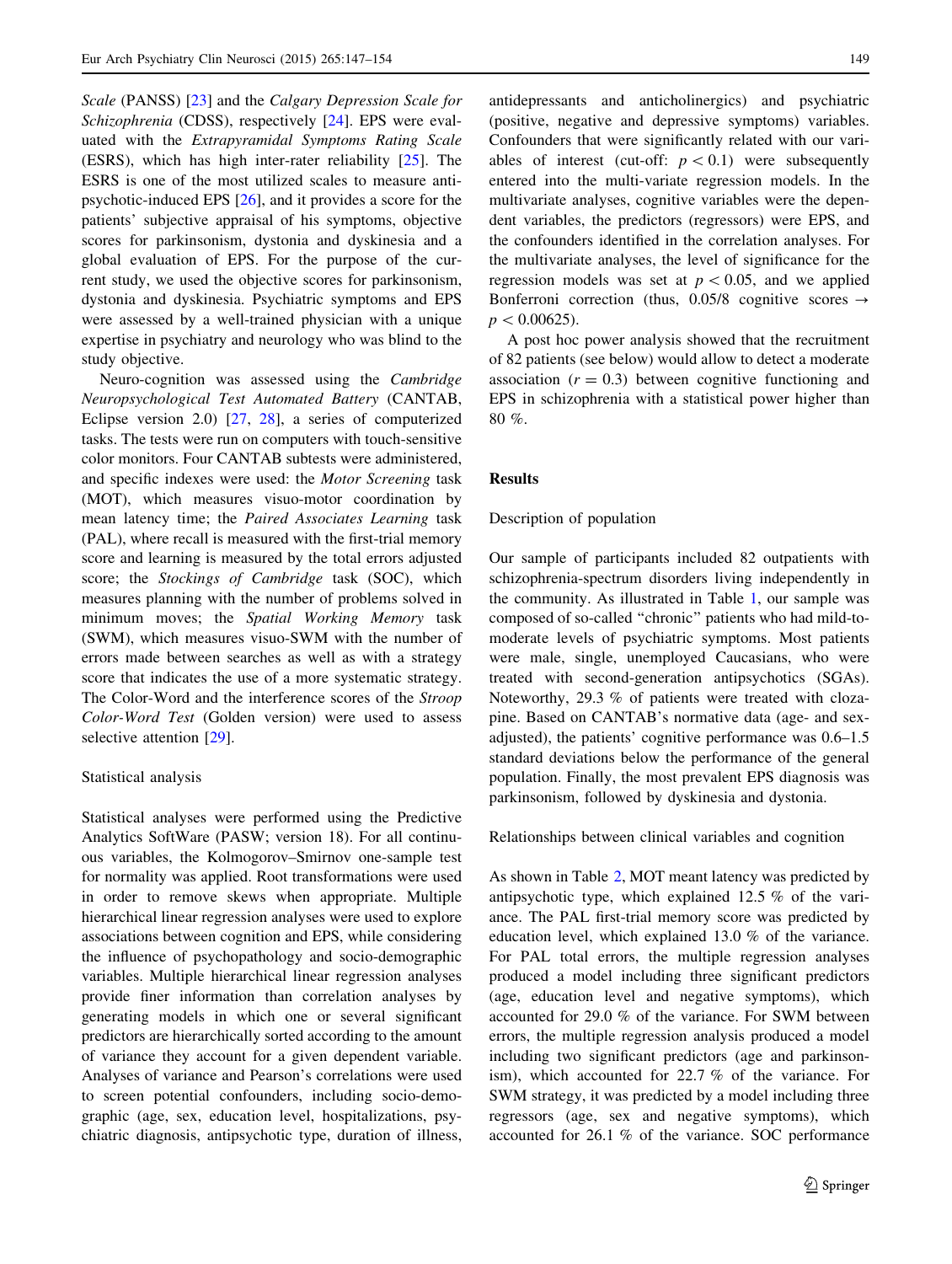<span id="page-3-0"></span>

|  |  | <b>Table 1</b> Population characteristics |
|--|--|-------------------------------------------|
|--|--|-------------------------------------------|

Table 2 Clinical and neurologic predictors of cognitive deficits in schizophrenia

| Variable                                | Description                                                 | $50.1120$ pm $0.114$                                             |                                       |             |                                               |  |
|-----------------------------------------|-------------------------------------------------------------|------------------------------------------------------------------|---------------------------------------|-------------|-----------------------------------------------|--|
|                                         |                                                             | Predictors                                                       | r <sup>2</sup>                        | $\beta$     | Significance                                  |  |
| Age<br>Sex                              | $41.7 \pm 10.0$ years<br>52 males, 30 females               | Dependent variable: MOT                                          |                                       |             |                                               |  |
| <b>Education</b> levels                 | $11.7 \pm 2.9$ years                                        | Antipsychotic type                                               |                                       | 0.125 117.4 | $F = 10.6;$                                   |  |
| Number of hospitalizations              | $5.5 \pm 5.7$                                               |                                                                  |                                       |             | $p = 0.002$                                   |  |
| Duration of illness                     | $16.0 \pm 9.4$ years                                        | Dependent variable: PAL first-trial memory score                 |                                       |             |                                               |  |
| Ethnicity                               | 75 Caucasian; 4 African; 1 Asian; 2<br>Haitian              | <b>Education</b> level                                           | 0.130                                 |             | $0.538$ $F = 11.6$ ;<br>$p = 0.001$           |  |
| Marital status                          | 72 single                                                   | Dependent variable: PAL total errors                             |                                       |             |                                               |  |
| Occupation                              | 57 unemployed                                               | Model                                                            | 0.290                                 |             | $F = 10.5$ ;                                  |  |
| Psychiatric diagnoses                   | Schizophrenia ( $n = 53$ )                                  |                                                                  |                                       |             | $p = 0.0001$                                  |  |
|                                         | Schizo-affective disorder ( $n = 20$ )                      | Age                                                              |                                       | 1.497       | $t = 4.0; p = 0.0001$                         |  |
|                                         | Other non-affective psychotic<br>disorders $(n = 9)$        | <b>Education</b> level                                           |                                       | $-3.915$    | $t = -3.0$ ;<br>$p = 0.003$                   |  |
| Neurologic diagnoses <sup>a</sup>       | Dyskinesia ( $n = 18$ )                                     | PANSS negative<br>symptoms                                       |                                       |             | 1.213 $t = 2.4$ ; $p = 0.017$                 |  |
|                                         | Dystonia ( $n = 5$ )                                        | Dependent variable: SWM between search errors                    |                                       |             |                                               |  |
|                                         | Parkinsonism ( $n = 29$ )                                   | Model                                                            | 0.227                                 |             | $F = 11.5$ ;                                  |  |
| Antipsychotics <sup>b</sup>             | First-generation antipsychotics<br>$(n = 7)$                | Age                                                              |                                       |             | $p = 0.0001$<br>0.669 $t = 3.2$ ; $p = 0.002$ |  |
|                                         | Second-generation antipsychotics                            | Parkinsonism                                                     |                                       |             | 5.219 $t = 3.1$ ; $p = 0.003$                 |  |
|                                         | $(n = 58)$                                                  | Dependent variable: SWM strategy                                 |                                       |             |                                               |  |
|                                         | Mixed antipsychotics $(n = 16)$                             | Model                                                            | 0.261                                 |             | $F = 8.8;$                                    |  |
|                                         | Drug free $(n = 1)$                                         |                                                                  |                                       |             | $p = 0.0001$                                  |  |
| Adjuvants                               | Anticholinergics ( $n = 24$ )                               | Age                                                              |                                       |             | 0.210 $t = 3.4$ ; $p = 0.001$                 |  |
|                                         | Antidepressants ( $n = 25$ )                                | Sex                                                              |                                       |             | 3.216 $t = 2.6$ ; $p = 0.012$                 |  |
|                                         | Mood stabilizers $(n = 4)$                                  | PANSS negative                                                   |                                       |             | 0.211 $t = 2.6$ ; $p = 0.012$                 |  |
| PANSS                                   |                                                             | symptoms                                                         |                                       |             |                                               |  |
| Positive                                | $19.0 \pm 5.4$                                              | Dependent variable: SOC problems solved in minimum moves         |                                       |             |                                               |  |
| Negative                                | $20.2 \pm 7.4$                                              | Model                                                            | 0.169                                 |             | $F = 5.8; p = 0.005$                          |  |
| General                                 | $38.5 \pm 8.6$                                              | PANSS negative                                                   |                                       |             | $-0.090$ $t = -2.8;$                          |  |
| Total                                   | $76.0 \pm 18.1$                                             | symptoms                                                         |                                       |             | $p = 0.008$                                   |  |
| CDSS                                    | $2.2 \pm 1.8$                                               | Hospitalizations                                                 |                                       |             | $-0.424$ $t = -2.0$ ;<br>$p = 0.045$          |  |
| <b>CANTAB</b>                           |                                                             |                                                                  |                                       |             |                                               |  |
| MOT mean latency                        | $1,226.2 \pm 260.9$ (z score = -1.1)                        | Model                                                            | Dependent variable: Stroop Color-Word |             | $F = 15.5$ ;                                  |  |
| PAL first-trial memory score            | $15.7 \pm 4.5 (z = -1.5)$                                   |                                                                  | 0.377                                 |             | $p = 0.001$                                   |  |
| PAL total errors                        | $35.9 \pm 37.8$ ( $z = -1.4$ )                              | $\rm Age$                                                        |                                       |             | $-2.627$ $t = -4.3;$                          |  |
| SOC problems solved in<br>minimal moves | $7.6 \pm 2.1 (z = -0.6)$                                    | PANSS negative                                                   |                                       |             | $p = 0.0001$<br>$-0.606$ $t = -3.1;$          |  |
| SWM between errors                      | 37.5 $\pm$ 20.2 $(z=-0.7)$                                  | symptoms                                                         |                                       |             | $p = 0.003$                                   |  |
| <b>SWM</b> strategy                     | $35.4 \pm 5.9 (z = -0.6)$                                   | Parkinsonism                                                     |                                       | $-0.636$    | $t = -2.0;$                                   |  |
| Stroop Color-Word                       | $37.1 \pm 15.2$                                             |                                                                  |                                       |             | $p = 0.045$                                   |  |
| Stroop Interference                     | $-2.7 \pm 9.0$                                              | MOT motor screening, PAL paired associates learning, PANSS Posi- |                                       |             |                                               |  |
|                                         | CANTAR Cambridge Neuropsychological Tests Automated Battery | tive and Negative Syndrome Scale, SOC Stockings of Cambridge,    |                                       |             |                                               |  |

CANTAB Cambridge Neuropsychological Tests Automated Battery, CDSS Calgary Depression Scale for Schizophrenia, MOT motor screening, PAL paired associates learning, PANSS Positive And Negative Syndrome Scale, SOC Stockings of Cambridge, SWM spatial working memory

<sup>a</sup> Neurologic diagnoses were based on cutoff scores defined by Chouinard and Margolese [\[24\]](#page-6-0)

<sup>b</sup> 24 patients were treated with clozapine

(problems solved in minimum moves) was predicted by a model including two regressors (negative symptoms and hospitalizations), which explained 16.9 % of the variance. Finally, for the Stroop Color-Word, the multiple regression analysis produced a model including three significant

SWM spatial working memory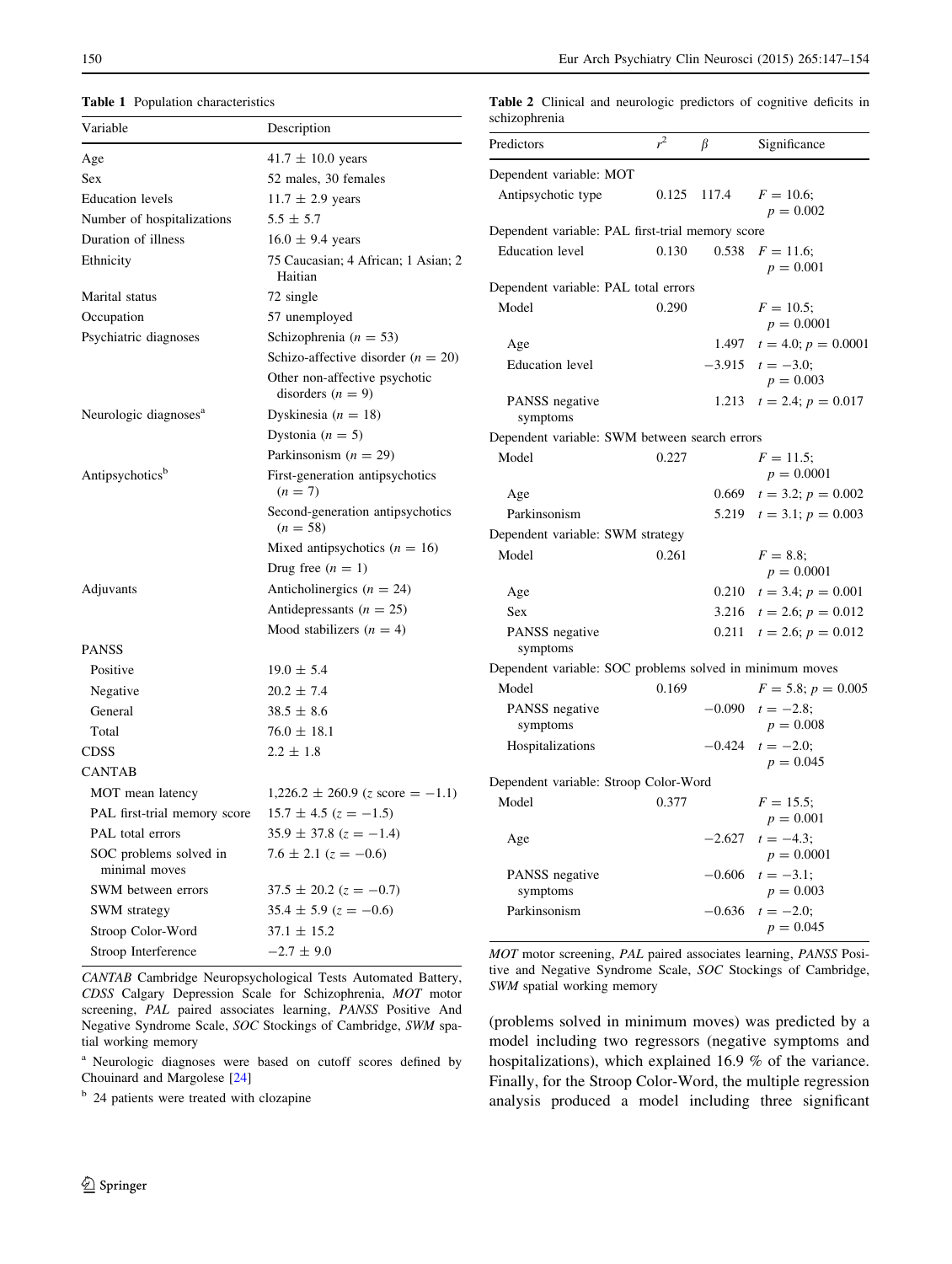predictors (age, negative symptoms and parkinsonism), explaining 37.7 % of the variance. Finally, parkinsonism emerged as significant predictor, which accounted for 4.8 % of the variance the Stroop-Interference dependent variable. However, this result ceased to be significant after applying Bonferroni correction.

## **Discussion**

In view of the significant cognitive deficits in schizophrenia and their impact on patients' social and occupational functioning, and considering that the potential influence of antipsychotic-induced EPS on cognition in schizophrenia remains poorly understood, the current study sought to identify the clinical, socio-demographic and neurologic predictors of the cognitive performance of 82 schizophrenia-spectrum patients. Here, we found that negative symptoms were associated with increased deficits in cognitive flexibility, planning, visual PAL and working memory in schizophrenia. Such results are consistent with the vast literature highlighting small-to-moderate associations between negative symptoms and all of the core cognitive domains impaired in schizophrenia, namely attention, reasoning and problem solving, speed of processing, verbal/visual memory and working memory [\[5](#page-6-0)]. Apart from negative symptoms, various socio-demographic variables (age, education level, number of hospitalizations and sex) also emerged as significantly related with cognitive impairment in schizophrenia in the current study. Again, these results are consistent with the available evidence. Although the notion of progressive cognitive decline in schizophrenia is controversial, various groups have reported that age and hospitalization number (or duration of illness) are associated with cognitive impairment in schizophrenia, while education is a typical confounding variable of cognitive studies performed in schizophrenia [[7,](#page-6-0) [30\]](#page-6-0). As for the association between sex and working memory in schizophrenia, it is supported by preliminary results suggesting that cognitive performance in schizophrenia is influenced by subtle sex-differences, both normal and possibly inverted  $[6, 31]$  $[6, 31]$  $[6, 31]$  $[6, 31]$  $[6, 31]$ . Here, we found that being female was a predictor of increased working memory errors. This finding is consistent with the results a large cross-sectional study performed by Torniainen et al. [\[32](#page-6-0)] in 218 schizophrenia patients, 438 unaffected firstdegree relatives and 123 healthy volunteers, which showed that males outperformed females on visual working memory across groups.

The most important result of the current study is the association between antipsychotic-induced parkinsonism and working memory deficits in schizophrenia. As such, this result is consistent with cognitive literature showing

that Parkinson's disease patients without any psychotic disorder have moderate impairments in working memory [\[13](#page-6-0)]. It is also consistent with a recent study from Cuesta et al. [[33\]](#page-6-0), which showed that spontaneous parkinsonism is associated with increased frontal lobe deficits in first-episode psychosis patients. On biological grounds, positron emission tomography (PET) studies have shown that EPS occur when antipsychotics occupy more than 80 % of dopamine- $D_2$  receptors in the striatum [[34\]](#page-6-0). Antipsychotics therefore cause dopaminergic alterations similar to those observed in Parkinson's disease, which is primarily caused by loss of dopaminergic neurons in the nigrostriatal pathway [[35\]](#page-6-0). In Parkinson's disease, it has been proposed that secondary dopamine alterations may occur in other dopaminergic pathways, including the mesocortical system [\[36](#page-6-0)], which could give rise to the relatively well-documented deficits in executive functions associated with the disease. In schizophrenia, executive dysfunctions have long been assumed to be related to prefrontal hypo-dopaminergic functioning, although the formal demonstration of this hypothesis has been difficult to achieve [[37\]](#page-6-0). Still, functional magnetic resonance imaging studies have repeatedly shown that schizophrenia patients have abnormal activations of the dorsolateral prefrontal cortex during working memory performance [[38\]](#page-6-0). By blocking frontal  $D_2$  receptors, antipsychotics may thus exacerbate the working memory deficits of schizophrenia patients. Interestingly, in a recent PET study, aripiprazole (antipsychotic) was administered to healthy volunteers and the results showed that greater striatal  $D_2$  receptor occupancy was associated with greater decreases in frontal lobe metabolism, and longer reaction times on a working memory task [[39\]](#page-7-0).

Even though our results are consistent with was has been shown in Parkinson's disease, this association may not be related to common dopaminergic alterations. It may be related, instead, to the use of anticholinergic drugs that are prescribed to schizophrenia patients experiencing EPS and known to cause mnesic problems [[40\]](#page-7-0). However, we examined the potential influence of anticholinergics and found no effect of these drugs on our results. Another possible explanation is that the association between parkinsonism and working memory may reflect time-related issues. In a population of chronic patients, working memory deficits were predicted not only by drug-induced parkinsonism but also by patients' age. However, we found no association between duration of illness and cognitive performance in schizophrenia. Still, our study is a cross-sectional not a longitudinal one. Due to this study design, it is difficult to confirm or disprove the role of time-related issues on our results. The cross-sectional nature of study makes it also difficult to determine the directionality of the observed association. While drug-induced parkinsonism may contribute to working memory deficits in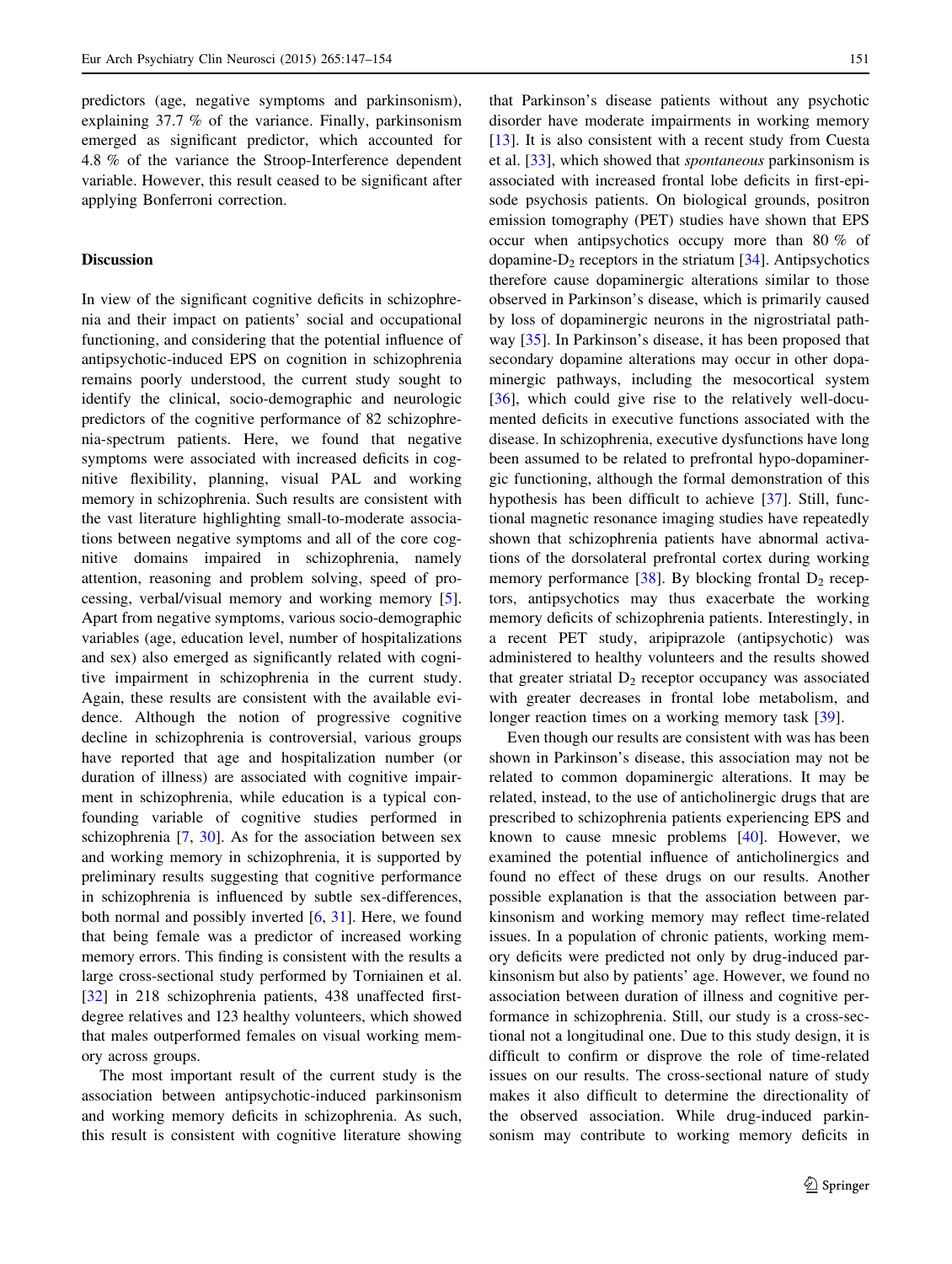schizophrenia, it is also possible that schizophrenia patients having the worst cognitive and occupational functioning are those who are the most likely to receive the drug regimen increasing the risk of having neurologic side effects.

In the current study, we found no relationship between cognition and dystonia as well as dyskinesia. In the latter case, the absence of relationship is surprising since it has previously been shown that TD is associated with increased cognitive deficits in schizophrenia  $[20, 21]$  $[20, 21]$  $[20, 21]$  $[20, 21]$ , although the CATIE study did not find this association [[22\]](#page-6-0). One of the potential reasons for this lack of effect is that only 18 patients (e.g. 22 %) of our whole sample responded to a dyskinesia diagnosis, whereas more than 50 % of patients had TD in the studies from Pantelis et al. [\[20](#page-6-0)] and Wu et al. [\[21](#page-6-0)]. Another reason may be related to the fact that we used a multivariate statistical approach, but this is an unlikely explanation since the studies from Pantelis et al. [[20\]](#page-6-0) and Wu et al. [[21\]](#page-6-0) both paid attention to potential confounding factors. Finally, we found an association between antipsychotic type and speed of processing (e.g., MOT task). More precisely, we found a linear relationship where the worse performance was associated with multiple antipsychotic treatment (SGAs and FGAs), and the best performance, with SGA treatment. Although the phenomenon has not been frequently studied, there is preliminary evidence showing that multiple antipsychotics may slightly impair cognitive performance in some cases in schizophrenia [\[41](#page-7-0)]. In addition, researchers are growingly acknowledging that deficits in speed of processing play a critical role in schizophrenia. For instance, a recent study from Ojeda et al. [\[42](#page-7-0)] used confirmatory factor analysis in 100 schizophrenia and 53 healthy volunteers and found that the patients' deficits in attention, executive functions, verbal memory, visual memory and working memory were substantially smaller after controlling for processing speed. Importantly, no other cognitive domain had similar effects on results.

The results of the current study may have clinical implications. Although EPS were not found to exert a broad influence on cognition in schizophrenia, a more specific relationship between parkinsonism and working memory was observed. This association is noteworthy since this study was naturalistic and did not purposely recruit patients with increased levels of EPS. Working memory is generally considered as a putative endophenotype of schizophrenia [[43\]](#page-7-0). Working memory deficits have been shown in unaffected first-degree relatives, as well as in individuals at clinical high risk for psychosis, including those who later develop psychosis [[44\]](#page-7-0). In addition, working memory deficits are known to significantly impair social and occupational functioning in schizophrenia [\[45](#page-7-0)]. If confirmed, the association reported here could imply that by treating antipsychotic-induced parkinsonism, it may be

possible to improve working memory performance in schizophrenia.

Our study had a few limitations that need to be discussed. First, we did not have access to antipsychotic dosages; thus, chlorpromazine equivalents could not be calculated. The emergence of EPS may signal that antipsychotic treatment is prescribed at doses that are too high and may therefore impair cognition by mechanisms other than drug-induced parkinsonism. Without calculating chlorpromazine equivalents, this interpretation of our results cannot be ruled out. However, it is important to remind that there is currently no gold standard widely accepted by the scientific community to calculate antipsychotic equivalents [[46\]](#page-7-0). Moreover, the calculation of chlorpromazine equivalents is more problematic in the case of clozapine and quetiapine. The curb distribution of chlorpromazine equivalents is typically skewed in studies involving a significant number of patients treated with these drugs, such as in the current study (clozapine, 24; quetiapine, 18) [\[47](#page-7-0)]. In addition, we entered antipsychotic type (FGAs, SGAs, and both) into the statistical modeling and it emerged as being only significantly associated with speed of processing performance (e.g. MOT task). Another limitation of this study is the lack of measurement of verbal learning and memory, which is one of the core cognitive domains known to be impaired in schizophrenia [\[48](#page-7-0)]. However, our cognitive battery comprised comprehensive assessments of attention, reasoning and problem solving, speed of processing, visual learning and working memory. Moreover, akathisia was not measured with a specific scale in the current study. However, the current state of knowledge does not seem to suggest that akathisia is the EPS the most likely to impair cognition in schizophrenia [\[49](#page-7-0)]. Finally, the study did not have a control group of healthy controls. As an alternative, we used CANTAB's normative data to determine the magnitude of patients' cognitive deficits.

The current study showed that antipsychotic-induced parkinsonism is associated with increased working memory deficits in schizophrenia, while replicating the previously reported influence of negative symptoms, age, sex, number of hospitalizations and education on the cognitive performance of these patients. In the future, longitudinal and large-scaled studies will need to be performed in order to better understand the complex relationships between EPS and cognition in schizophrenia. Attention will also need to be paid to other side effects of antipsychotics, such as sedation, which may also contribute to cognitive dysfunctions in schizophrenia.

Acknowledgments This study was funded by the Canadian Occupational Therapy Foundation and by the Fonds de la Recherche du Québec en Santé (FRQ-S). ES is holder of the Eli Lilly Chair of schizophrenia from the University of Montreal.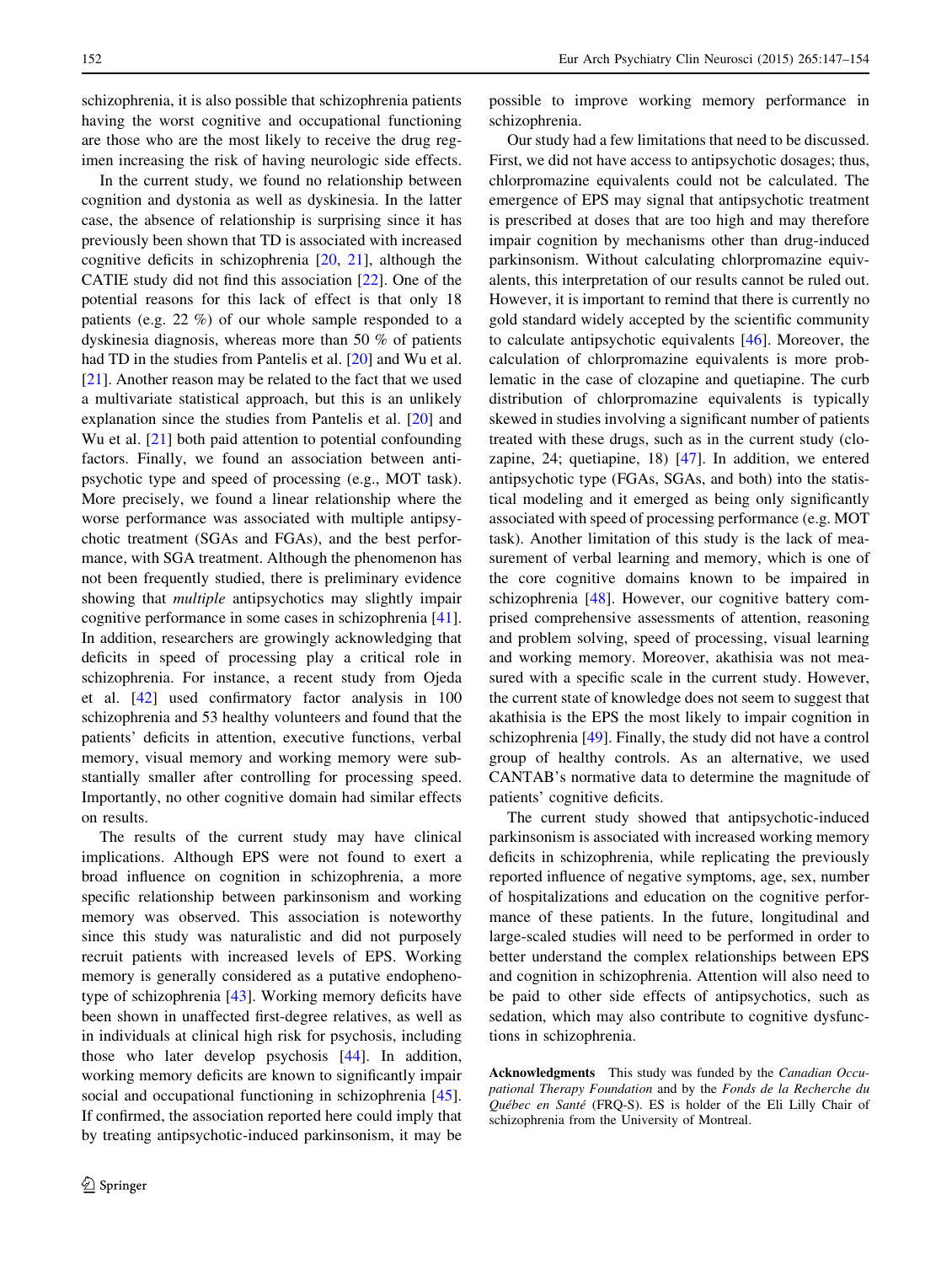#### <span id="page-6-0"></span>Conflict of interest None.

#### References

- 1. Kalkstein S, Hurford I, Gur RC (2010) Neurocognition in schizophrenia. Curr Top Behav Neurosci 4:373–390
- 2. Nuechterlein KH, Barch DM, Gold JM, Goldberg TE, Green MF, Heaton RK (2004) Identification of separable cognitive factors in schizophrenia. Schizophr Res 72:29–39
- 3. Stip E (2006) Cognition, schizophrenia and the effects of antipsychotics. Encephale 31:341–350
- 4. Green MF (1996) What are the functional consequences of neurocognitive deficits in schizophrenia? Am J Psychiatry 153:321–330
- 5. Ventura J, Helleman GS, Thames AD, Koellner V, Nuechterlein KH (2009) Symptoms as mediators of the relationship between neurocognition and functional outcomes in schizophrenia: a meta-analysis. Schizophr Res 113:189–199
- 6. Mendrek A, Stip E (2011) Sexual dimorphism in schizophrenia: is there a need for gender-based protocols? Exp Rev Neurother 11:951–959
- 7. Shah JN, Qureshi SU, Jawaid A, Schulz PE (2012) Is there evidence for late cognitive decline in chronic schizophrenia? Psychiatr Q 83:127–144
- 8. Leucht S, Cipriani A, Spineli L, Mavridis D, Orey D, Richter F, Samara M, Barbui C, Engel RR, Geddes JR, Kissling W, Stapf MP, Lassig B, Salanti G, Davis JM (2013) Comparative efficacy and tolerability of 15 antipsychotic drugs in schizophrenia: a multiple-treatment meta-analysis. Lancet 382:951–962
- 9. Tandon R, Jibson MD (2002) Extrapyramidal side effects of antipsychotic treatment: scope of problem and impact on outcome. Ann Clin Psychiatry 14:123–129
- 10. Garcia-Cabeza I, Gomez JC, Sacristan JA, Edgell E, Gonzalez de Chavez M (2001) Subjective response to antipsychotic treatment and compliance in schizophrenia: a naturalistic study comparing olanzapine, risperidone and haloperidol (EFESO Study). BMC Psychiatry 1:7
- 11. Aarsland D, Andersen K, Larsen JP, Lolk A, Kragh-Sorensen P (2003) Prevalence and characteristics of dementia in Parkinson disease: an 8-year prospective study. Arch Neurol 60:387–392
- 12. Hely MA, Reid WG, Adena MA, Halliday GM, Morris JG (2008) The Sydney multicenter study of Parkinson's disease: the inevitability of dementia at 20 years. Mov Disord 23:837–844
- 13. Pagonabarraga J, Kulisevsky J (2012) Cognitive impairment and dementia in Parkinson's disease. Neurobiol Dis 46:590–596
- 14. Kudlicka A, Clare L, Hindle JV (2011) Executive functions in Parkinson's disease: systematic review and meta-analysis. Mov Disord 26:2305–2315
- 15. Kim JH, Byun HJ (2009) Non-motor cognitive-perceptual dysfunction associated with drug-induced parkinsonism. Hum Psychopharmacol Clin Exp 24:129–133
- 16. Süllwold L (1977) Symptome schizophrener Erkrankungen: Uncharakteristische Basisstörungen. Springer, Berlin
- 17. Krausz M, Moritz SH, Naber D, Lambert M, Andresen B (1999) Neuroleptic-induced extrapyramidal symptoms accompanied by cognitive dysfunction in schizophrenia. Eur Psychiatry 14:84–88
- 18. Tanaka T, Tomotake M, Ueoka Y, Kaneda Y, Taniguchi K, Nakataki M, Numata S, Tayoshi S, Yamauchi K, Sumitani S, Ohmori T, Ueno SI, Ohmori T (2012) Clinical correlates associated with cognitive dysfunction in people with schizophrenia. Psychiatry Clin Neurosci 66:491–498
- 19. Palmer BW, Heaton RK, Jeste DV (1999) Extrapyramidal symptoms and neuropsychological deficits in schizophrenia. Biol Psychiatry 45:791–794
- 20. Pantelis C, Stuart GW, Nelson HE, Robbins TW, Barnes TRE (2001) Spatial working memory deficits in schizophrenia: relationship with tardive dyskinesia and negative symptoms. Am J Psychiatry 158:1276–1285
- 21. Wu JQ, Chen DC, Xiu MH, Tan YL, Yang FD, Kosten TR, Zhang XY (2013) Tardive dyskinesia is associated with greater cognitive impairment in schizophrenia. Prog Neuropsychopharmacol Biol Psychiatry 46:71–77
- 22. Miller DD, McEvoy JP, Davis SM, Caroff SN, Saltz BL, Chakos MH, Swartz MS, Keefe RSE, Rosenheck RA, Stroup TS, Lieberman JA (2005) Clinical correlates of tardive dyskinesia in schizophrenia: baseline data from the CATIE schizophrenia trial. Schizophr Res 80:33–43
- 23. Kay SR, Fiszbein A, Opler LA (1987) The positive and negative syndrome scale (PANSS) for schizophrenia. Schizophr Bull 13:261–276
- 24. Addington D, Addington J, Maticka-Tyndale E, Joyce J (1992) Reliability and validity of a depression rating scale for schizophrenics. Schizophr Res 6:201–208
- 25. Chouinard G, Margolese HC (2005) Manual for the extrapyramidal symptom rating scale (ESRS). Schizophr Res 76:247–265
- 26. Knol W, Keijsers CJ, Jansen PA, van Marum RJ (2010) Systematic evaluation of rating scales for drug-induced parkinsonism and recommendations for future research. J Clin Psychopharmacol 30:57–63
- 27. Elliott R, McKenna PJ, Robbins TW, Sahakian BJ (1998) Specific neuropsychological deficits in schizophrenic patients with preserved intellectual function. Cogn Neuropsychiatry 3:45–70
- 28. Levaux MN, Potvin S, Sepehry AA, Sablier J, Mendrek A, Stip E (2007) Computerized assessment of cognition in schizophrenia: promises and pitfalls of CANTAB. Eur Psychiatry 22:104–115
- 29. Golden CJ (1978) Stroop color and word test: a manual for clinical and experimental uses. Stoelting, Wood Dale, IL
- 30. Rajji TK, Mulsant BH (2008) Nature and course of cognitive function in late-life schizophrenia. Schizophr Res 102:122–140
- 31. Jimenez JA, Mancini-Marie A, Lakis N, Rinaldi M, Mendrek A (2010) Disturbed sexual dimorphism of brain activation during mental rotation in schizophrenia. Schizophr Res 122:53–62
- 32. Torniainen M, Suvisaari J, Partonen T, Castaneda AE, Kuha A, Perala J, Saarni S, Lonnqvist J, Tuulio-Henriksson A (2011) Sex differences in cognition among persons with schizophrenia and healthy first-degree relatives. Psychiatry Res 188:7–12
- 33. Cuesta MJ, Sanchez-Torres Am, de Jalon EG, Campos MS, Ibanez B, Moreno-Izco L, Peralta V (2013) Spontaneous parkinsonism with cognitive impairment in antipsychotic-native patients with first-episode psychosis: a 6-month follow-up study. Schizophr Bull [Epub ahead of print]
- 34. Tauscher J, Kufferle B, Asenbaum S, Tauscher-Wisniewski S, Kasper S (2002) Striatal dopamine-2 receptor occupancy as measured with [123I]iodobenzamide and SPECT predicted the occurrence of EPS in patients treated with atypical antipsychotics and haloperidol. Psychopharmacology 162:42–49
- 35. Surmeier DJ, Guzman JN, Sanchez-Padilla J, Schumacker PT (2011) The role of calcium and mitochondrial oxidant stress in the loss of substantia nigra pars compacta dopaminergic neurons in Parkinson's disease. Neuroscience 198:221–231
- 36. Poletti M, De Rosa A, Bonucelli U (2012) Affective symptoms and cognitive functions in Parkinson's disease. J Neurol Sci 317:97–102
- 37. Howes OD, Kambeitz J, Kim E, Stahl D, Slifstein M, Abi-Dargham A, Kapur S (2012) The nature of dopamine dysfunction in schizophrenia and what this means for treatment. Arch Gen Psychiatry 69:776–786
- 38. Van Snellenberg JX, Torres IJ, Thornton AE (2006) Functional neuroimaging of working memory in schizophrenia: task performance as a moderating variable. Neuropsychology 20:497–510